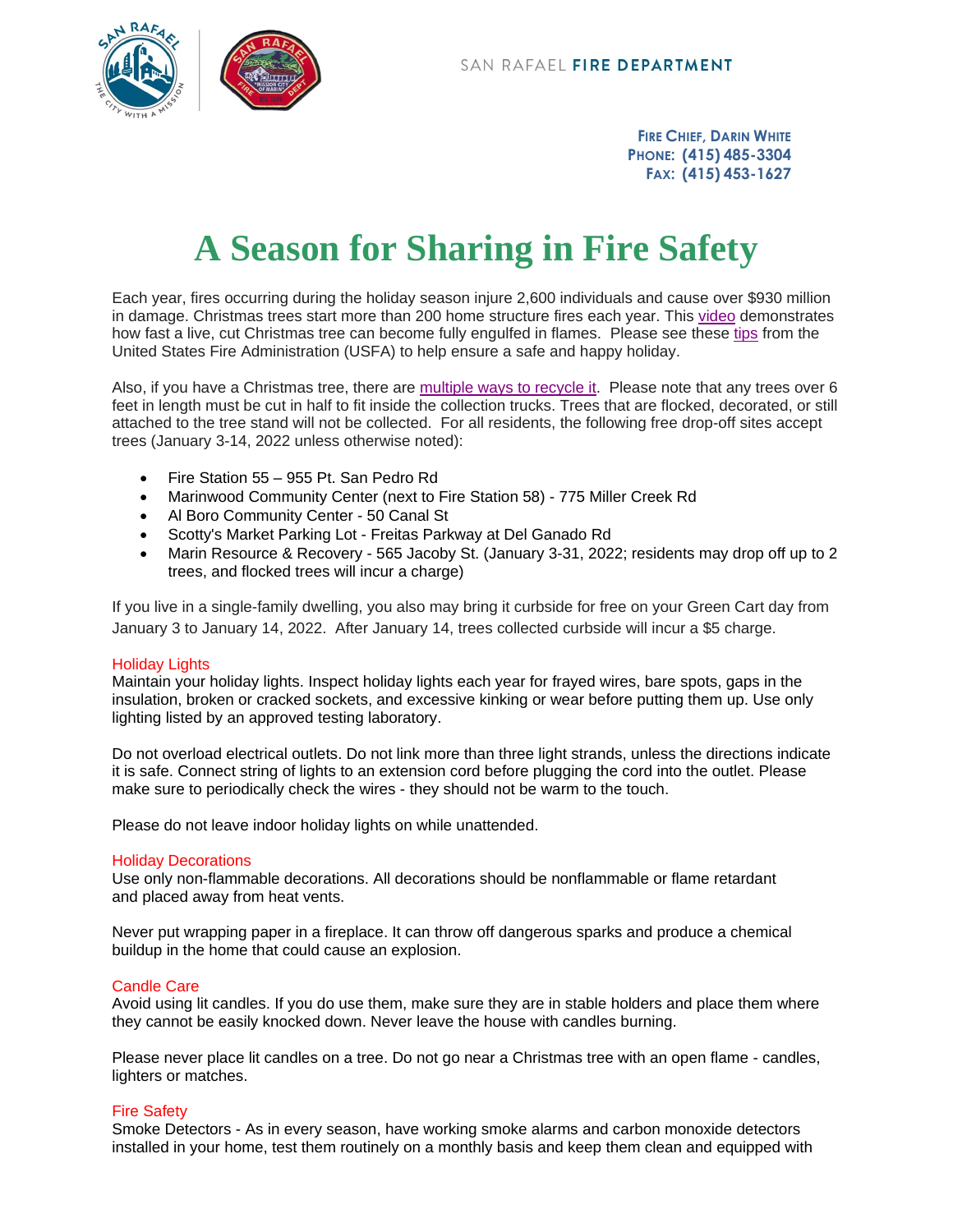fresh batteries at all times. Know when and how to call for help. Also, remember to practice your home escape plan.

## Holiday Cooking

Be sure not to leave cooking food unattended while preparing your holiday meal. In the event of a burn, run cool tap water over the affected area to soothe the skin. Then, cover the burn with a sterile dressing or clean cloth. This will greatly reduce the chances of infection. If the burn is severe and blistering occurs, seek medical attention or call 9-1-1 for more assistance.

## **[NFPA's Lisa Braxton explains how a few simple safety tips can protect you and your family from a](https://youtu.be/Dm6UMPP2z8I)  [potentially devastating home fire.](https://youtu.be/Dm6UMPP2z8I)**

# **What you should know about home cooking safety**

Be on alert! If you are sleepy or have consumed alcohol, don't use the stove or stovetop.

Stay in the kitchen while you are frying, grilling, boiling, or broiling food.

If you are simmering, baking, or roasting food, check it regularly, remain in the kitchen while food is cooking, and use a timer to remind you that you are cooking.

Keep anything that can catch fire — oven mitts, wooden utensils, food packaging, towels or curtains away from your stovetop.

# **If you have a cooking fire**

- Just get out! When you leave, close the door behind you to help contain the fire.
- Call 9-1-1 or the local emergency number after you leave.
- If you try to fight the fire, be sure others are getting out and you have a clear way out.
- Keep a lid nearby when you're cooking to smother small grease fires. Smother the fire by sliding the lid over the pan and turn off the stovetop. Leave the pan covered until it is completely cooled.
- For an oven fire, turn off the heat and keep the door closed.

NFPA's latest [report](https://www.nfpa.org/news-and-research/data-research-and-tools/us-fire-problem/home-cooking-fires) underscores the leading cause of home fires and injuries: cooking. Here are other key findings from the "Home [Cooking](https://community.nfpa.org/external-link.jspa?url=https%3A%2F%2Fwww.nfpa.org%2FNews-and-Research%2FData-research-and-tools%2FUS-Fire-Problem%2FHome-Cooking-Fires) Fires" report:

- Between 2014 and 2018, there was an average of nearly 173,000 home cooking fires per year (about 470 home cooking fires per day). These fires caused an average of 550 civilian deaths, 4,820 reported civilian fire injuries, and more than \$1 billion in direct property damage per year.
- Unattended cooking was the leading cause of cooking fires and casualties (31 percent of cooking fires and 53 percent of deaths). Clothing was the item first ignited in less than 1 percent of these fires, but clothing ignitions led to 8 percent of the home cooking fire deaths.
- Home fires caused by cooking peaked at Thanksgiving and Christmas.
- Ranges or cooktops were involved in 61 percent of reported home cooking fires, 87 percent of cooking fire deaths, and 78 percent of cooking fire injuries.
- Households that use electric ranges have a substantially higher risk of cooking fires and associated losses than those using gas ranges.
- More than one-quarter of the people killed by cooking fires were sleeping at the time. More than half of the non-fatal injuries occurred when people tried to control the fire themselves.

*Learn how to prevent cooking fires using these* [NFPA safety tips](https://www.nfpa.org/Public-Education/By-topic/Top-causes-of-fire/Cooking)*. If in the market for a new home, ask for home fire sprinklers, which can quickly respond to a cooking fire.*